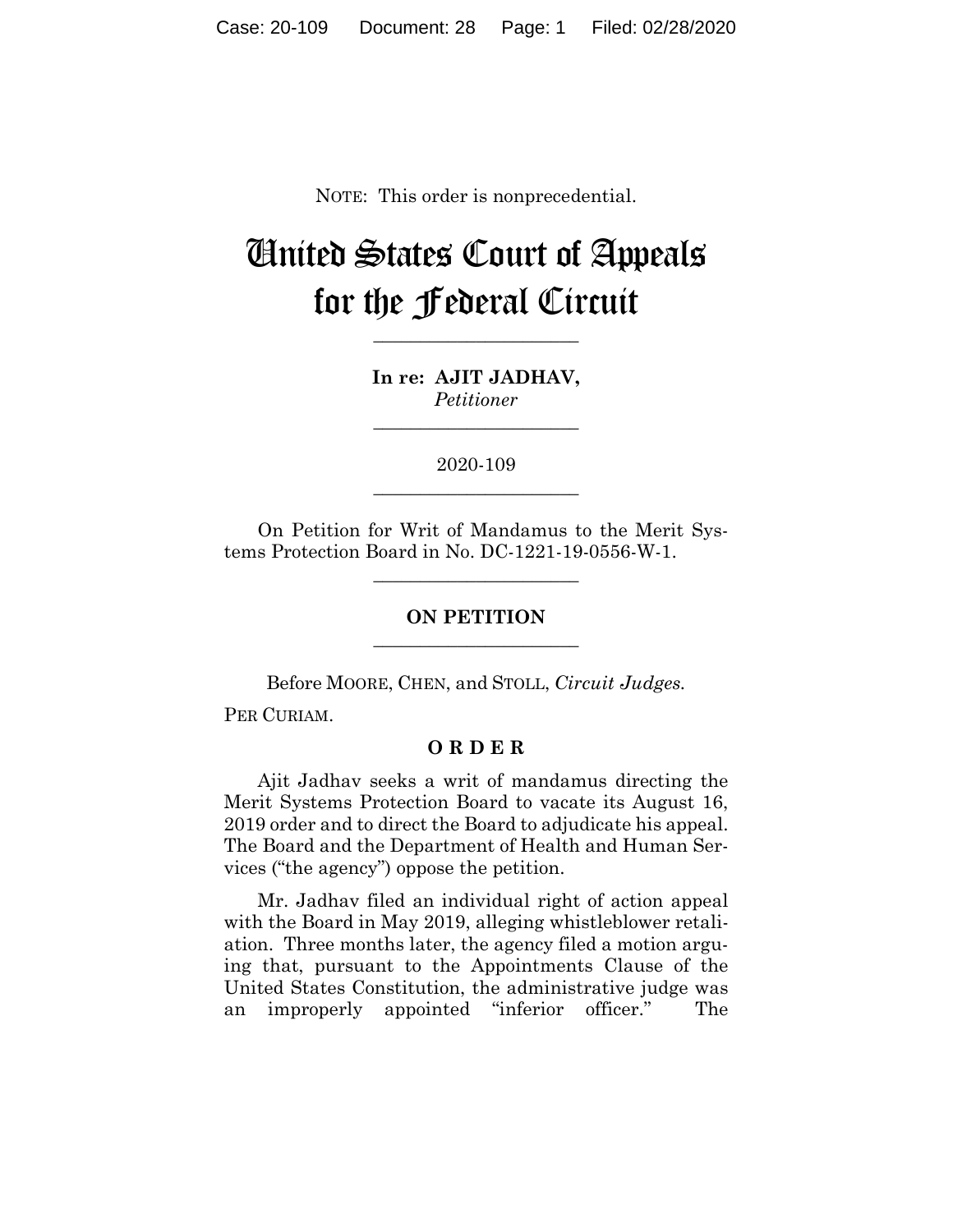2 IN RE: JADHAV

administrative judge, the agency argued, therefore lacked authority to decide the appeal under *Lucia v. Securities and Exchange Commission*, 138 S. Ct. 2044 (2018).

Invoking 5 C.F.R. § 1201.29, the administrative judge issued an order on August 16, 2019 that dismissed the appeal without prejudice, subject to automatic refiling in 180 days. In doing so, the administrative judge noted that the same issue was certified to the Board in April 2019 and was pending. Based on the possibility that a new Board could soon be confirmed and address the same issue, the administrative judge concluded that it would be in the interest of judicial economy to not proceed with this appeal for at least 180 days. Mr. Jadhav then filed this petition.

Mr. Jadhav "does not seek a ruling on the merits of his underlying claims." Pet. at 19. Nor does he seek a ruling on the issue of whether the administrative judges of the Board have the authority to issue initial decisions while the Board continues to lack a quorum. What he does seek is an order directing the immediate preparation of a scheduling order, conducting of discovery and then a hearing, and a timely initial decision on the merits. He contends that directive is appropriate because the current delay in adjudication amounts to a violation of his due process rights.

To obtain mandamus relief from this court, a petitioner must demonstrate that the legal rights at issue are indisputably clear. *Cheney v. U.S. Dist. Court for the Dist. of Columbia*, 542 U.S. 367, 381 (2004) (internal quotation marks and citations omitted).\* The central question in

1

<sup>\*</sup> The Board contends that mandamus is unavailable here because Mr. Jadhav could have appealed from the administrative judge's decision, and hence had an adequate alternative legal channel to obtain the relief requested. *See Cheney*, 542 U.S. at 380–81. As Mr. Jadhav notes, this court has issued several non-precedential decisions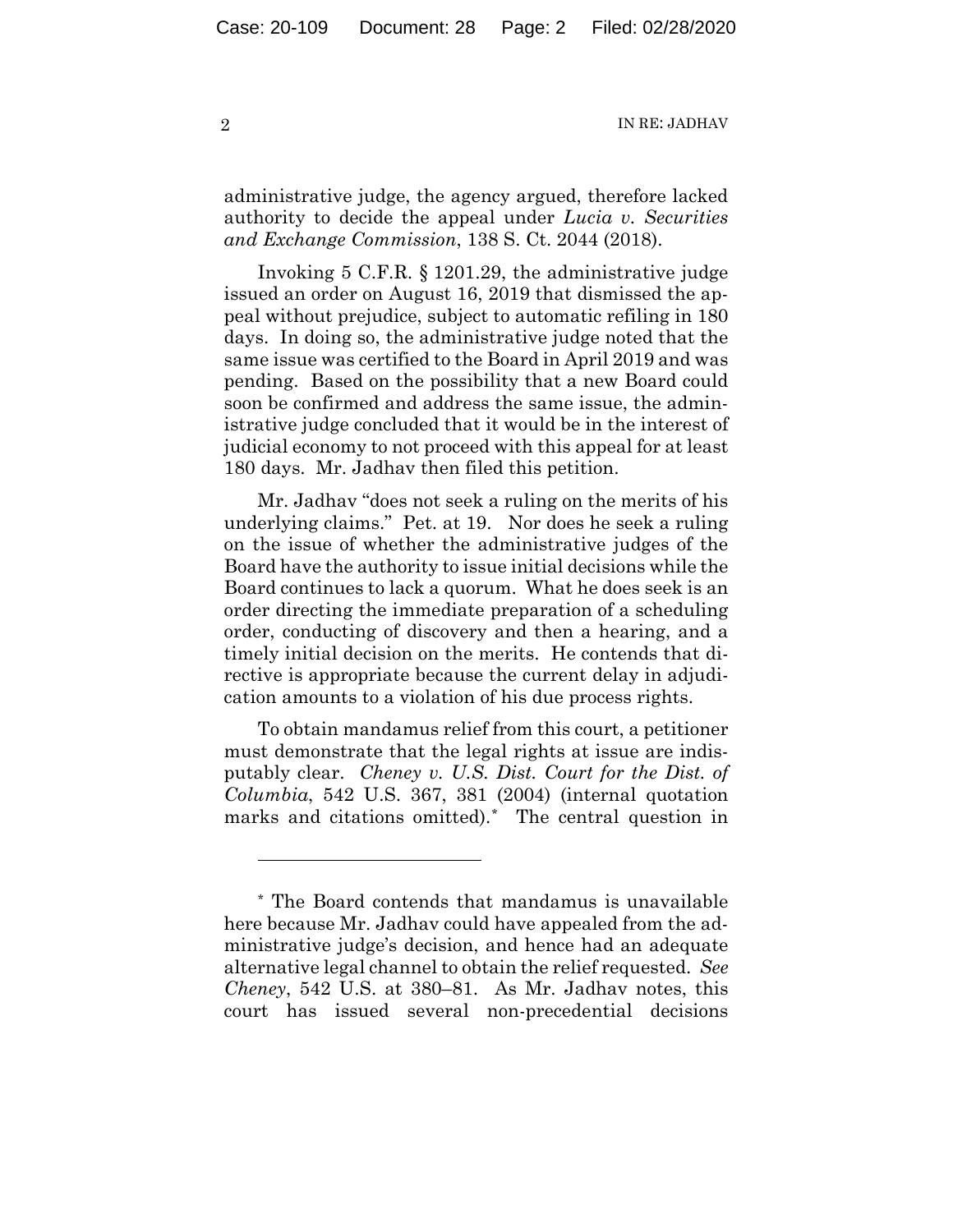## IN RE: JADHAV 3

1

evaluating a claim of unreasonable delay like the one asserted here is whether "the agency's delay is so egregious as to warrant mandamus." *Martin v. O'Rourke*, 891 F.3d 1338, 1344 (Fed. Cir. 2018) (quoting *Telecomms. Research & Action Ctr. v. FCC*, 750 F.2d 70, 79 (D.C. Cir. 1984)). Mr. Jadhav has not met this standard.

Mr. Jadhav identifies nothing in the statute that precludes the administrative judge from ordering dismissal of his appeal here subject to the automatic reinstatement period. In particular, 5 U.S.C.  $\S 1221(f)(1)$  only specifies that "[a] final order or decision shall be rendered by the Board as soon as practicable after the commencement of any proceeding under this section." That does not create a clear right to have an administrative judge immediately proceed with these claims. *See In re A. Comty. Voice*, 878 F.3d 779, 784 (9th Cir. 2017) (explaining that "an agency cannot unreasonably delay that which it is not required to do").

Nor has Mr. Jadhav demonstrated that the administrative judge's determination to effectively stay

determining that an order that dismisses subject to automatic reinstatement is not a final order or decision of the Board within the meaning of 28 U.S.C. § 1295(a)(9). *See, e.g., Strausbaugh v. Merit Sys. Prot. Bd.*, 401 F. App'x 524, 526 (Fed. Cir. 2010). Although the Board calls this court's attention to two non-precedential decisions of this court affirming the Board's decision to dismiss without prejudice— *Coriander v. Merit Sys. Prot. Bd.*, 25 F. App'x 955, 955 (Fed. Cir. 2001) and *Kontogeorge v. Office of Pers. Mgmt.*, 907 F.2d 159, at \*1 (Fed. Cir. 1990)—in neither of those cases did this court address the question of jurisdiction. At a minimum, the Board has not clearly shown that Mr. Jadhav could challenge the order on direct appeal. We therefore consider his petition.